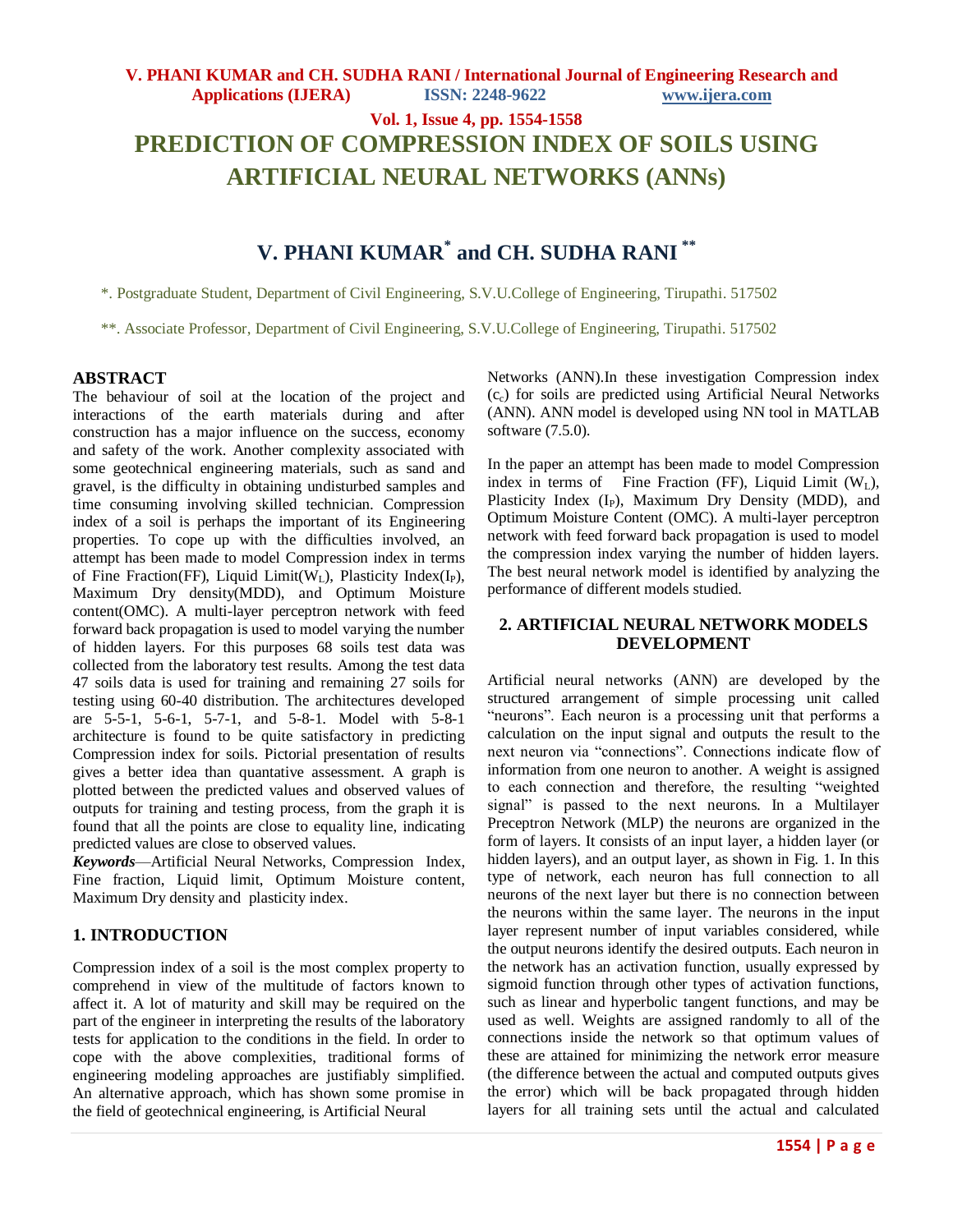#### **Vol. 1, Issue 4, pp. 1554-1558**

outputs agree with some predetermined tolerance. A multilayer perceptron neuron network is identified by its architecture, the way the neurons are arranged inside the network, and a learning rule. The learning rule is an algorithm used to determine the optimum values of the unknown weights that minimize the error measure of the network. A database is also required for training and testing the network. Feed-Forward-error-back-propagation network with supervised learning is currently used in applications relating to science and engineering. Fig.1. Shows typical three-layered network. In most of the neural networks the number of inputs, hidden nodes and the output in different layers has to be predetermined before feeding the data to the network based on the input considered and desired output from the model network. The number of hidden layers and neurons in each hidden layer are determined in contrast to the known output obtained from a known set of data used for training and this network topology can be generalized for prediction.

The objective of the present investigation is to develop a neural network model output being Compression index. The input parameters, for the networking should be those basic soil parameters, which has significant influence on Compression index. The details of the database used for training input parameters are presented in the following section.



#### **2.1 Normalization of Data**

Ideally a system designer wants the same range of values for each input feature in order to minimize bias within the neural network for one feature over another. Data normalization can also speed up training time by starting the training process for each feature within same scale. It is especially useful for modeling applications where the inputs are generally on widely different scales. The normalized data is determined by min-max normalization and is expressed as

 $X = 0.1 + 0.8*(x_i/x_{max})$ 

Where

 $X =$  normalized value

 $x_i$  = input parameter

 $x_{\text{max}}$  = maximum in input parameter

**2.2 Data used for Training and Testing**

The soil test data is divided into 2 parts using 60:40 mode of distribution. A total of 67 soils which is obtained from different parts of chitter district with wide range of  $W_L$  from laboratory tests. Among 41 soils data is used for testing and remaining 27 soils data is used for training. The typical normalized data used for training phase is presented in Table 1 and in Table 2 presents the typical normalized data used for testing phase.

#### **2.3 Network Training and Testing**

41 soils test data was used for training the neuron, typical training data is presented in Table 1. Remaining 27 soils test data was used for testing the network model developed for prediction of Compression index of soils. Typical testing data is presented in Table 2. The feed forward back propagation training network models have been coded into a MATLAB program using neural network toolbox. The MATLAB software enables training with different convergence criteria, tolerance level, activation functions and number of epochs. The neural network models studied in this investigation uses transfer function ‗LOGSIG' as activation function. A constant value of learning rate equals to 0.001 was assigned for all the models. The network training/learning halts automatically once the mean square error value converges to a tolerances value of 0.5 or the Number epochs become equal to 2000 whichever is earlier. After this the network model is ready for prediction of desired output.

Table 1. Typical Normalized Data for Training the Neural Network Models

| S.<br>N <sub>O</sub> | FF(%) | $W_L$<br>(% ) | $I_{P}(\%)$ | OMC<br>(% ) | <b>MDD</b><br>$\mathrm{kN/m}^3$ | $c_{c}$ |
|----------------------|-------|---------------|-------------|-------------|---------------------------------|---------|
| $\mathbf{1}$         | 0.281 | 0.350         | 0.256       | 0.413       | 0.806                           | 0.156   |
| $\overline{2}$       | 0.391 | 0.452         | 0.293       | 0.421       | 0.782                           | 0.179   |
| 3                    | 0.512 | 0.415         | 0.351       | 0.485       | 0.760                           | 0.415   |
| 4                    | 0.782 | 0.509         | 0.425       | 0.620       | 0.729                           | 0.492   |
| 5                    | 0.889 | 0.900         | 0.722       | 0.900       | 0.621                           | 0.652   |
| 6                    | 0.526 | 0.362         | 0.271       | 0.449       | 0.777                           | 0.354   |
| 7                    | 0.378 | 0.864         | 0.900       | 0.532       | 0.735                           | 0.900   |
| 8                    | 0.900 | 0.537         | 0.426       | 0.579       | 0.753                           | 0.563   |
| 9                    | 0.559 | 0.326         | 0.221       | 0.426       | 0.726                           | 0.293   |
| 10                   | 0.877 | 0.402         | 0.286       | 0.509       | 0.774                           | 0.389   |
| 11                   | 0.308 | 0.311         | 0.202       | 0.404       | 0.810                           | 0.274   |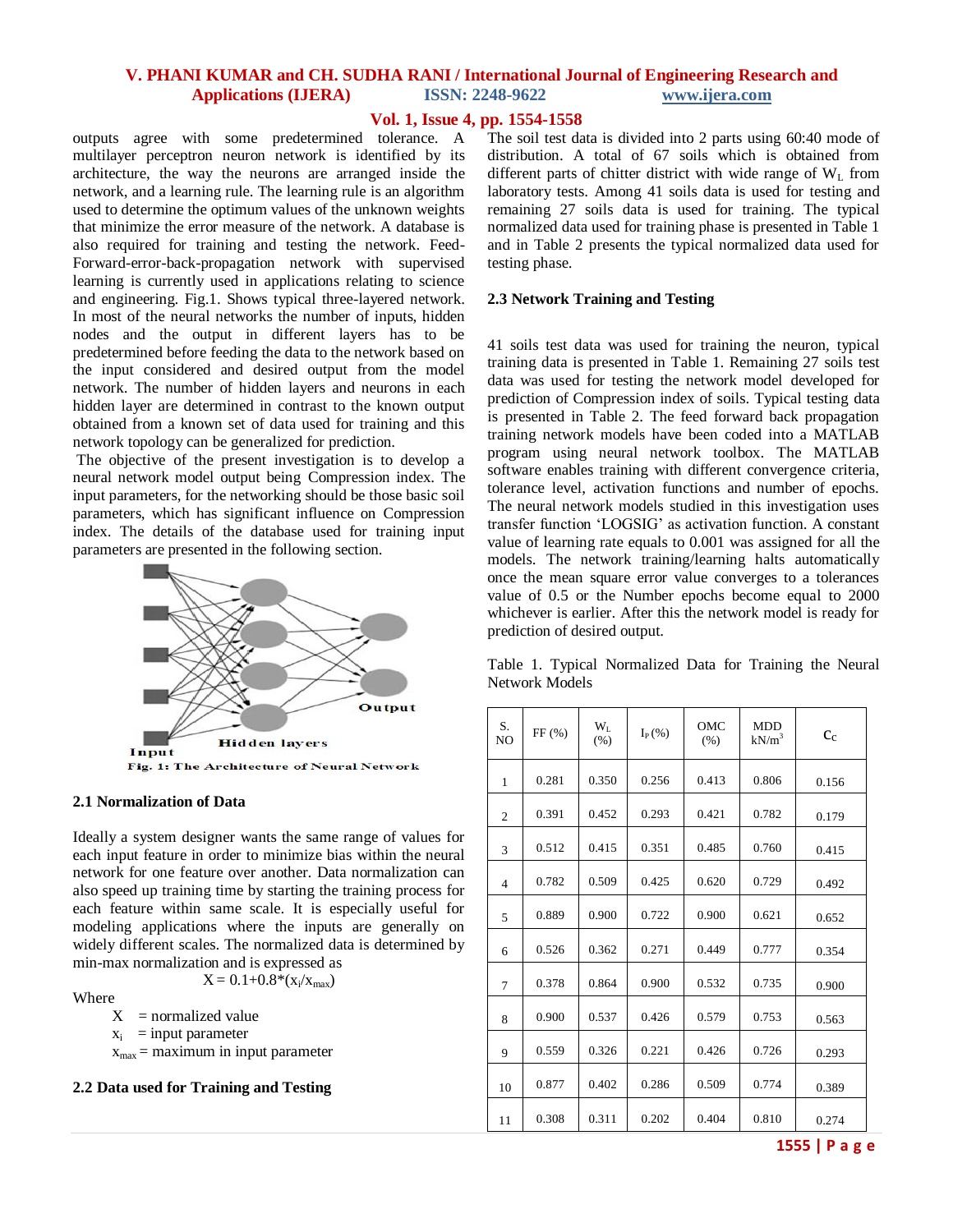| 12 | 0.745 | 0.258 | 0.128 | 0.473 | 0.781 | 0.206 |
|----|-------|-------|-------|-------|-------|-------|
| 13 | 0.610 | 0.236 | 0.128 | 0.415 | 0.779 | 0.177 |
| 14 | 0.449 | 0.326 | 0.240 | 0.410 | 0.799 | 0.293 |
| 15 | 0.276 | 0.273 | 0.165 | 0.413 | 0.808 | 0.225 |

**Vol. 1, Issue 4, pp. 1554-1558**

### Table ii. Typical Normalized Data for Testing the Neural Network Models

| S.<br>N <sub>O</sub> | FF(%) | $W_L$ (%) | $I_{P}(\%)$ | OMC<br>(% ) | MDD<br>$kN/m^3$ | $c_c$ |
|----------------------|-------|-----------|-------------|-------------|-----------------|-------|
| 1                    | 0.231 | 0.379     | 0.296       | 0.313       | 0.884           | 0.360 |
| 2                    | 0.228 | 0.281     | 0.230       | 0.307       | 0.862           | 0.235 |
| 3                    | 0.716 | 0.349     | 0.249       | 0.418       | 0.755           | 0.322 |
| $\overline{4}$       | 0.233 | 0.304     | 0.212       | 0.307       | 0.862           | 0.264 |
| 5                    | 0.822 | 0.364     | 0.258       | 0.451       | 0.726           | 0.341 |
| 6                    | 0.201 | 0.289     | 0.202       | 0.319       | 0.857           | 0.245 |
| 7                    | 0.636 | 0.364     | 0.268       | 0.415       | 0.770           | 0.341 |
| 8                    | 0.576 | 0.379     | 0.268       | 0.465       | 0.757           | 0.360 |
| 9                    | 0.277 | 0.326     | 0.230       | 0.307       | 0.831           | 0.293 |
| 10                   | 0.221 | 0.341     | 0.240       | 0.363       | 0.844           | 0.312 |

# **3. VALIDATION AND COMPARISON OF NETWORK PREFORAMANCE**

After training the ANN models were used to predict Compression index  $(c_c)$  of 27 soils reported in the literature. Typical data used for testing is shown in the Table 2. The model developed for predicting the Compression index are 5- 5-1(inputs-hidden layers-output), 5-6-1, 5-7-1, and 5-8-1. Among these models the best model proposed is 5-8-1 network model. The CORR or  $(R^2)$  values for the developed models are presented in Table 3. The ratio typical of normalized observed values to the normalized predicted values in training and testing are shown in Table 4 & Table 5. The model performance is given in Fig.3.1. Since graphical representation gives a clear idea, the same is shown in Fig.3.2 and Fig. 3.3 during training and testing respectively.

Table 3 ANN Model Statistical Parameter Performance Indices

| Stastical<br>parameter | Models      | During training | During testing |
|------------------------|-------------|-----------------|----------------|
|                        |             | $c_{c}$         | $c_c$          |
|                        | $5 - 5 - 1$ | 0.852           | 0.880          |
| <b>CORR</b>            | $5 - 6 - 1$ | 0.971           | 0.932          |
|                        | $5 - 7 - 1$ | 0.980           | 0.965          |
|                        | $5 - 8 - 1$ | 0.981           | 0.974          |

Table 4 Typical Comparison of Normalized Observed values to Normalized Predicted valued in Training Phases

| S.<br>N <sub>O</sub> | Observed<br>value $C_{\rm o}$ | Predicted<br>value $C_p$ | $Ratio(c_0/c_p)$ |
|----------------------|-------------------------------|--------------------------|------------------|
| $\mathbf{1}$         | 0.156                         | 0.234                    | 0.67             |
| 2                    | 0.179                         | 0.197                    | 0.91             |
| 3                    | 0.415                         | 0.419                    | 0.99             |
| $\overline{4}$       | 0.492                         | 0.491                    | 1.00             |
| 5                    | 0.652                         | 0.660                    | 1.00             |
| 6                    | 0.354                         | 0.345                    | 1.03             |
| $\overline{7}$       | 0.900                         | 0.900                    | 1.00             |
| 8                    | 0.563                         | 0.561                    | 1.00             |
| 9                    | 0.293                         | 0.263                    | 1.11             |
| 10                   | 0.389                         | 0.367                    | 1.06             |
| 11                   | 0.274                         | 0.237                    | 1.15             |
| 12                   | 0.206                         | 0.229                    | 0.90             |
| 13                   | 0.177                         | 0.177                    | 1.00             |
| 14                   | 0.293                         | 0.271                    | 1.08             |
| 15                   | 0.225                         | 0.235                    | 0.96             |

Table 5 Typical Comparison of Normalized Observed values to Normalized Predicted valued in Testing Phases

| S.<br>N <sub>O</sub> | Observed<br>value $C_0$ | Predicted<br>value $C_n$ | $Ratio(c_0/c_p)$ |
|----------------------|-------------------------|--------------------------|------------------|
|                      | 0.360                   | 0.369                    | 0.98             |
|                      | 0.235                   | 0.234                    | - ററ             |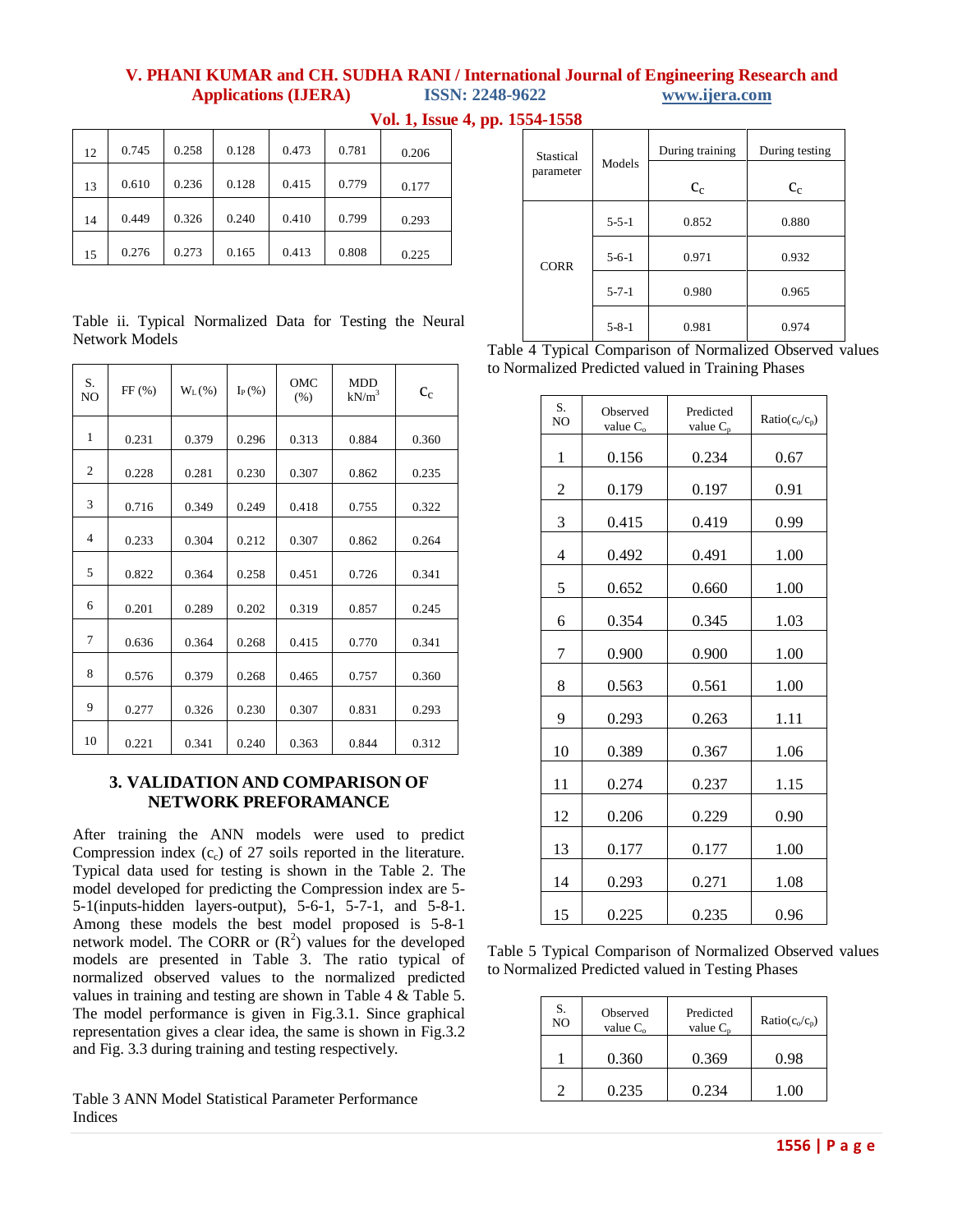| S.<br>NO | Observed<br>value $C_{o}$ | Predicted<br>value $C_n$ | $Ratio(c_0/c_p)$ |
|----------|---------------------------|--------------------------|------------------|
| 3        | 0.322                     | 0.322                    | 1.00             |
| 4        | 0.264                     | 0.256                    | 1.03             |
| 5        | 0.341                     | 0.310                    | 1.10             |
| 6        | 0.245                     | 0.246                    | 0.99             |
| 7        | 0.341                     | 0.341                    | 1.00             |
| 8        | 0.360                     | 0.340                    | 1.06             |
| 9        | 0.293                     | 0.294                    | 1.00             |
| 10       | 0.312                     | 0.299                    | 1.04             |

**Vol. 1, Issue 4, pp. 1554-1558**

0.500  $R^2 = 0.9748$ 0.450  $0.400$ ರೆ 0.350 Predicted 0.300  $0.250$  $0.200$  $0.150$  $0.100$ 0.050  $0.000$  $0.000$  $0.100$  $0.200$ 0.300  $0.400$ 0.500

**Fig.3.3 Observed c<sup>c</sup> Vs Predicted c<sup>c</sup> during Testing**

Observed Cc



**Fig.3.1 Model performance indication graph**



**Fig.3.2 Observed c<sup>c</sup> Vs Predicted c<sup>c</sup> during Training**

# **4. CONCLUSIONS**

An artificial neural network model with 5-8-1 architecture with a Feed Forward Back propagation using algorithm Log sigmoid activation function was developed to predict Compression index  $(c<sub>c</sub>)$  using basic soil properties FF(%),  $W_L(\%)$ ,  $I_P(\%)$ , MDD and OMC as input parameters. The network is trained with 41 soils test data. The performance of the modal is verified for 27 soils test data. The proposed neural network model is found to be quite satisfactory in predicting desired output.

# **REFERFNCES**

[1]. Arora .K.R , "Soil Mechanics and Foundation Engineering"(standard publishers distributors, New Delhi, $6<sup>th</sup>$  Edition , 2006).

[2]. Ch.Sudharani (2007), "A Knowledge Based System for Identification and Assessment of volume change characteristics of Clayey soils", Ph.D thesis submitted to Sri Venkateswara University.

[3]. E.R. Levine, D.S. Kimes, V.G. Sigillito, "Classifying soil structure using neural networks", Ecological Modelling 92 (1996) 101-108.

[4]. Ghabousi J, Garett JR, Wu X, "Knowledge based modeling of material behavior with neural networks", ASCE J Eng Mech 1991; 117(1):132–53.